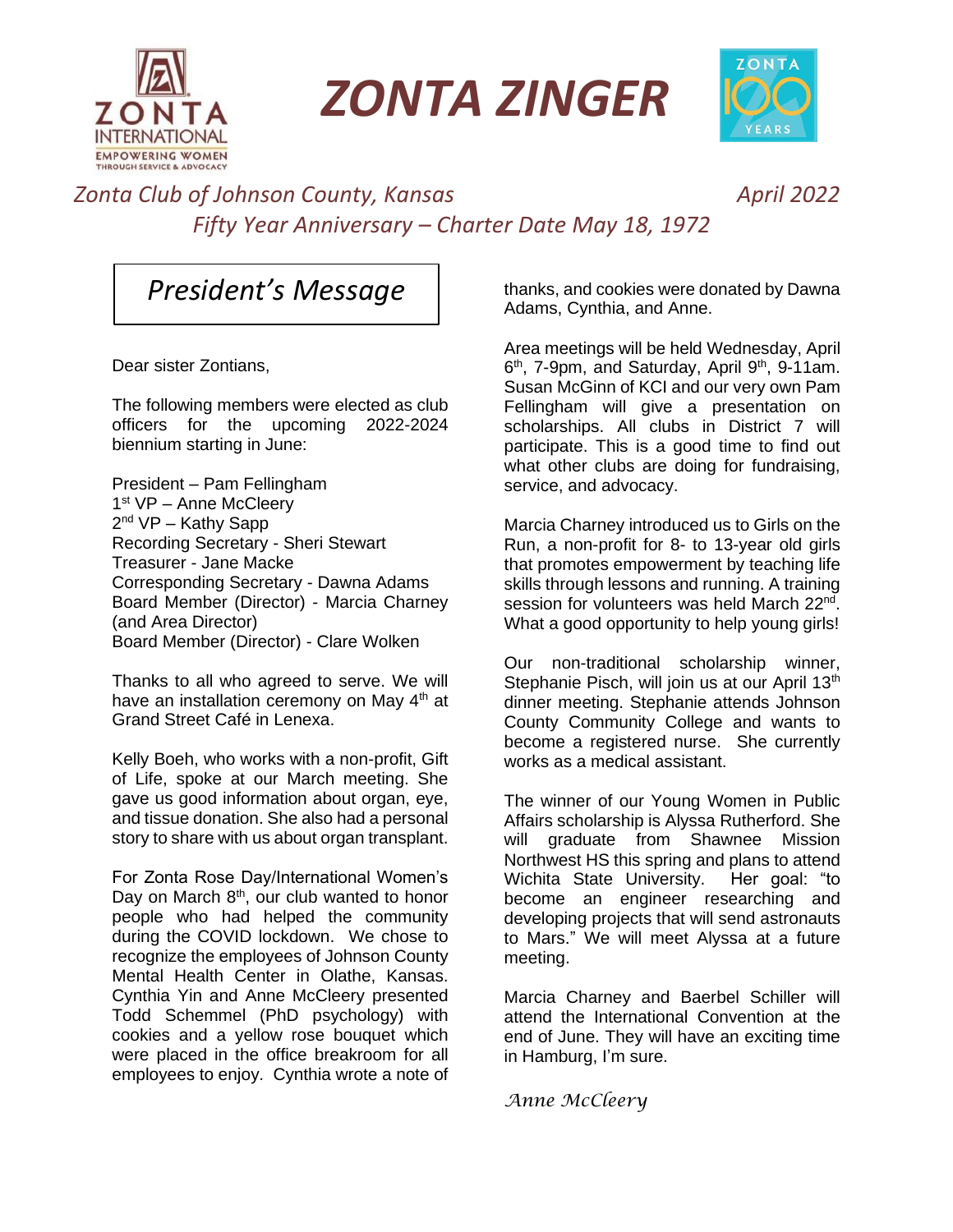

*ZONTA ZINGER*



#### *Zonta Club of Johnson County, Kansas April 2022 Fifty Year Anniversary – Charter Date May 18, 1972*

| President:                      | Anne McCleery           | Zonta Club of Johnson County, Kansas             |
|---------------------------------|-------------------------|--------------------------------------------------|
| 1 <sup>st</sup> VP:             | Sheri Stewart           | District 7 Area 4                                |
| 2 <sup>nd</sup> VP:             | <b>Baerbel Schiller</b> | Charter Date: May 18, 1972                       |
| Treasurer:                      | Jane Macke              | Club Number 0695                                 |
| Recording Sec'y:                | Pam Fellingham          | District Governor: Gayle Borchert (St. Cloud,    |
| Corresponding Sec'y: Mary Mondi |                         | MN)                                              |
| Directors:                      | Marcia Charney          | Area 4 Director: Stephanie Jones (Kansas City I) |
|                                 | <b>Emily Morgan</b>     |                                                  |
|                                 |                         |                                                  |

#### *UPCOMING EVENTS*

Advocacy Chair: Cynthia Yin

| April 1 thru May 31,<br>2022   |                                    | Add your Voice Membership<br>Campaign                                                                               |  |  |
|--------------------------------|------------------------------------|---------------------------------------------------------------------------------------------------------------------|--|--|
| April 6, 2022<br>April 9, 2022 | Wednesday 7-9pm<br>Saturday 9-11am | Area meetings                                                                                                       |  |  |
| April 13, 2022                 | Wednesday                          | Monthly meeting                                                                                                     |  |  |
| May 4, 2022                    | Wednesday<br>6:30pm                | Officer installation dinner<br>Grand Street Café<br>8815 Renner Boulevard<br>Lenexa, KS                             |  |  |
| NO JUNE BUSINESS MEETING       |                                    |                                                                                                                     |  |  |
| June 25-28, 2022               | Saturday thru<br>Tuesday           | International Convention<br>Hamburg, Germany<br>Early registration ended 3/31<br>Regular registration 4/1 thru 5/15 |  |  |
| July 6, 2022                   | Wednesday                          | Monthly meeting                                                                                                     |  |  |
| August 3, 2022                 | Wednesday                          | Monthly meeting                                                                                                     |  |  |
| September 7, 2022              | Wednesday                          | Monthly meeting                                                                                                     |  |  |